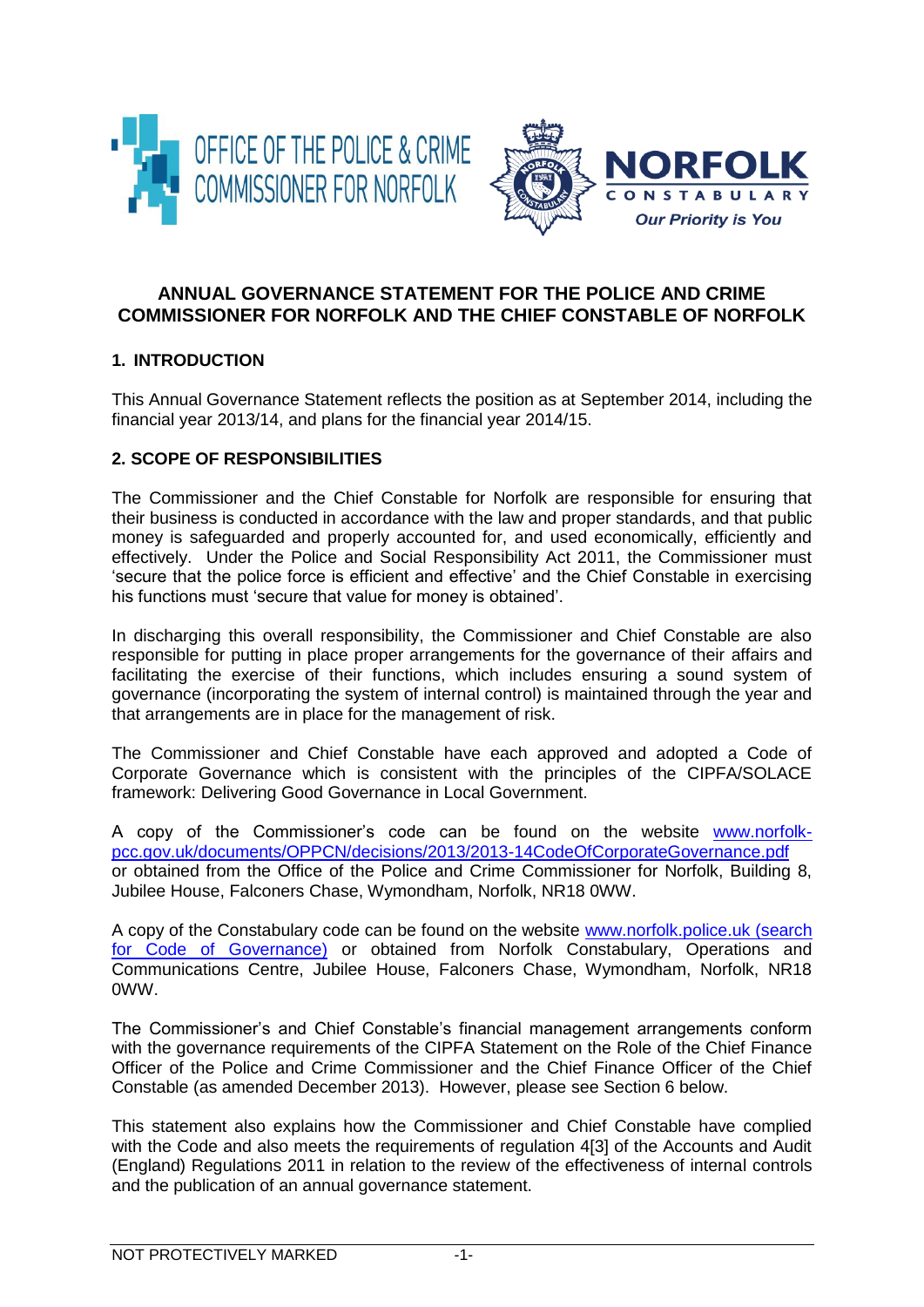# **3. THE PURPOSE OF THE GOVERNANCE FRAMEWORK**

The governance framework comprises the systems and processes and culture and values by which the Commissioner and Chief Constable are directed and controlled, and the activities through which they account to and engage with the community. It enables the Commissioner and Chief Constable to monitor the achievement of their strategic objectives and to consider whether those objectives have led to the delivery of appropriate, costeffective services, including achieving value for money.

The system of internal control is a significant part of that framework and is designed to manage risk to a reasonable level. It cannot eliminate all risk of failure to achieve policies, aims and objectives; it can therefore only provide reasonable and not absolute assurance of effectiveness. The system of internal control is based on an ongoing process designed to identify and prioritise the risks to the achievement of the Commissioner's and Chief Constable's policies, aims and objectives, to evaluate the likelihood of those risks being realised and the impact should they be realised, and to manage them effectively, efficiently and economically.

# **4. THE GOVERNANCE FRAMEWORK**

The Chief Constable is responsible for operational policing matters, the direction and control of police officers and police staff, and for putting in place proper arrangements for the governance of the Constabulary. The Commissioner is required to hold the Chief Constable to account for the exercise of those functions and those of the persons under the Chief Constable's direction and control. It therefore follows that the Commissioner must satisfy himself that the Constabulary has appropriate mechanisms in place for the maintenance of good governance, and that these operate in practice.

The following narrative describes the key elements of the systems and processes that comprise the governance arrangements that have been put in place for the Commissioner and Constabulary.

The governance framework has been in place throughout the financial year 2013/14 (ending 31 March 2014) and up to the date of the approval of the Statements of Accounts.

## **4.1 Planning**

The Commissioner published the first Police and Crime Plan for the period 2013-14 to 2016- 17 in accordance with the Police Reform and Social Responsibility Act 2011. This established the Commissioner's vision and objectives for residents and service users. Following the Commissioner's first year in office the Plan is being refreshed to make it more user-friendly and accessible. This approach has been endorsed by the Norfolk Police and Crime Panel.

There is a co-ordinated process for strategic and medium-term financial planning that covers the period 2014/15 to 2017/18. This takes into account risk, local and national priorities and meeting efficiency savings and financial resilience criteria in order to produce a medium term view and an annual balanced budget. The work involves liaising closely with operational staff and budget managers followed by a detailed process of scrutiny and challenge by Chief Officers in order to ensure that the plan reflects the strategic aims of the Constabulary and the Commissioner. The financial strategy reflects the corporate and operational objectives of the Constabulary and Commissioner.

Norfolk and Suffolk Constabularies gather data and intelligence from a range of sources to produce an annual Strategic Assessment. The Strategic Assessment takes into account all relevant internal and external factors that might impact upon policing, crime and disorder at county and local level, highlighting emerging issues, risks and threats. This is then used to inform the development/review of Police and Crime Plans, inform the development of local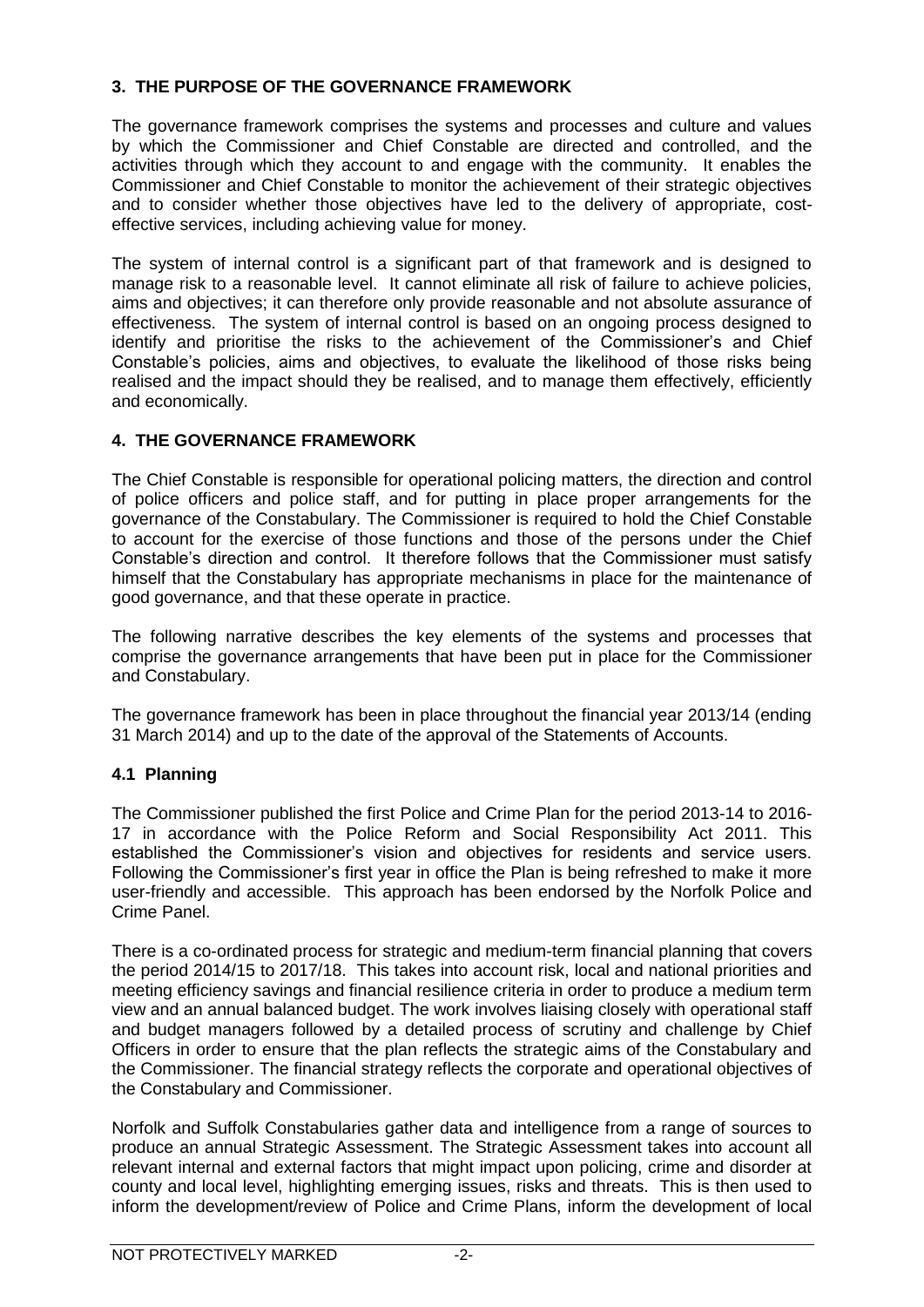policing plans and performance frameworks and is shared with partners to aid their decision making and planning.

The Constabularies also undertake strategic analysis in the form of Strategic Profiles. Where relevant, these are produced jointly for Norfolk and Suffolk, highlighting any cross force and single force issues. The profiles cover a range of strategic crime and thematic topics and provide a comprehensive account of the issues, taking into consideration any existing research or 'what works' evidence to inform strategic and tactical action plans and decision making. These strategic profiles are then used to inform the overall Strategic Assessment.

### **4.2 Performance Management**

There is a clearly defined corporate performance management framework. Objectives and key performance indicators are established and monitored both at a corporate and local level. Regular reports are made to senior managers, the Command Team and to the Commissioner on performance against objectives. This includes detailed analysis and scrutiny of performance and compares performance against the most similar family of forces.

The Commissioner produces and publishes an Annual Report that details performance for the previous year against the objectives set in the Annual Policing Plan. Financial performance against the revenue budget, capital programme and levels of reserves is reported monthly to the Commissioner.

The Commissioner, assisted by the deputy Commissioner, under the governance framework have responsibilities to review key functions of the Constabulary and assess that the required level of performance is being achieved.

The Joint Performance and Analysis Department (JPAD), under the lead of the Head of Department, undertakes analysis, research, consultation and improvement and evaluation activity across the Constabulary. The collaboration of these distinct areas of business within one department allows for more informed analysis to take place which could relate to any part of the organisation, whether operational or organisational. This collaboration also results in the greater use of a variety of techniques to aid tactical and strategic decision making and to formulate problem solving approaches. The department seeks to use an evidenced based approach to its work ensuring that the best available evidence regarding 'what works' is considered as part of the Constabulary's problem solving activity and evaluations are conducted to ensure lessons are learnt and successes identified.

The department produces analytical work to support a number of forums and groups, including the Tasking and Co-ordination Group meetings and Performance and Accountability meetings, delivering strategic and tactical products which facilitate forward resource planning and the identification and management of threat, risk and harm, thereby minimising costs to the organisation. The department supports the Constabulary in meeting its statutory and legislative requirements regarding information and data provision including the Annual Data Returns as set out by the Home Office and provision of data for a large proportion of Freedom of Information Requests.

In addition to a number of regular and ad-hoc products, the department also manages the Service Framework, a tool that provides a picture of how the Constabulary is delivering effective customer service and performing across a number of key indicators. It is available to everyone within the Constabulary and gives access to data and performance information easily, quickly and in a meaningful manner. It covers the spectrum from protection from harm issues to how the Constabulary interacts with the public on a day-to-day basis.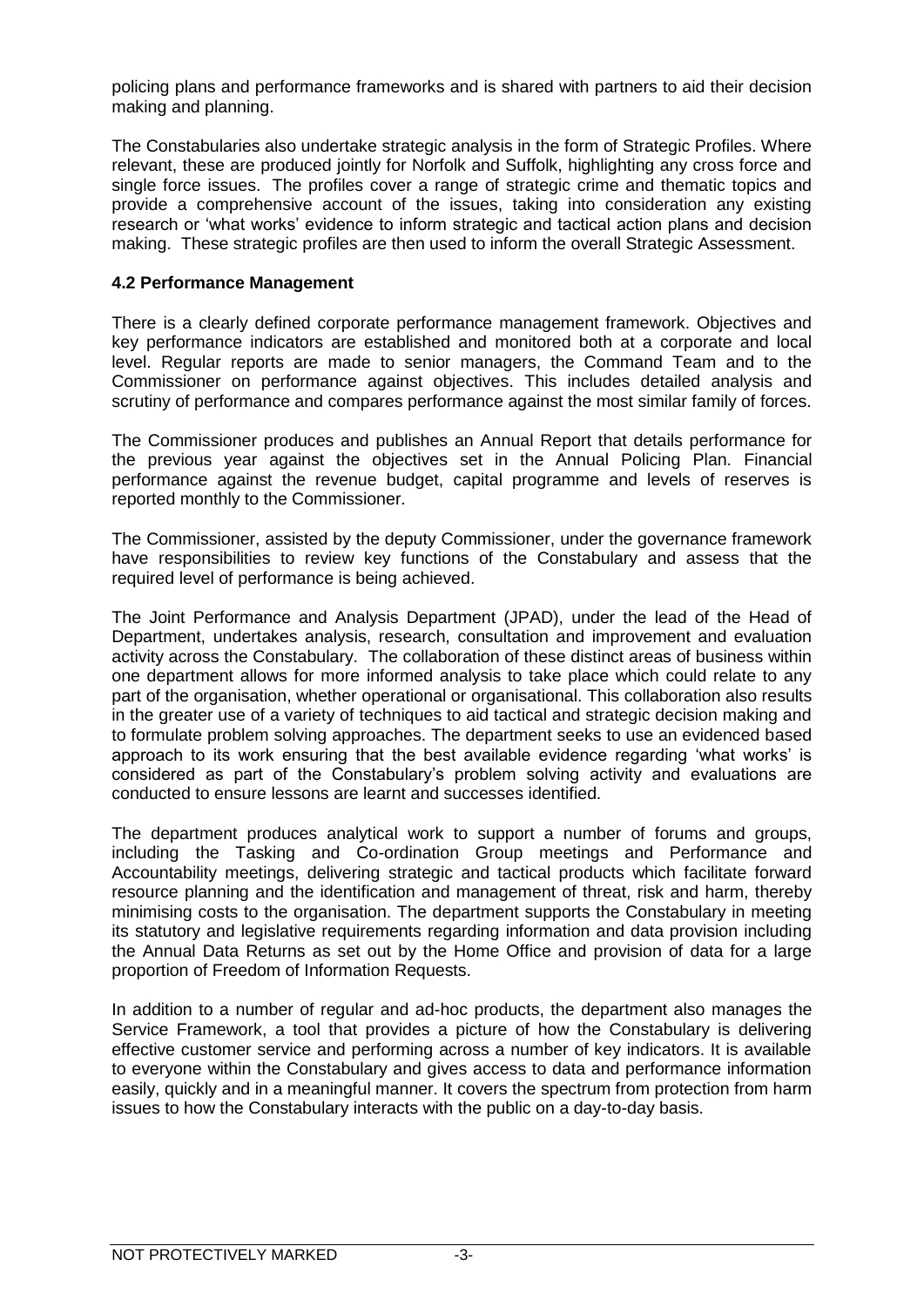## **4.3 Satisfaction**

The Constabulary measures the satisfaction of service users through the use of public surveys and reports to the Office of the Police and Crime Commissioner on levels of satisfaction as one of the agreed Police and Crime Objectives. This is done in accordance with Home Office requirements.

### **4.4 Internal Control and Compliance**

The Commissioner is a member of the Association of Police and Crime Commissioners, which acts as an advisory body on legislative changes affecting the police service. The roles and responsibilities of the Commissioner are established predominantly by the Police Reform and Social Responsibility Act 2011.

### Roles and responsibilities

The Commissioner and Deputy Commissioner are previous members of the former Norfolk Police Authority and did not consequently require any general governance training. Advice and support has been given by the Commissioner's office to ensure that the Commissioner and Deputy are conversant with the requirements of the Police Reform and Social Responsibility Act 2011 and subsequent guidance.

Roles and responsibilities of the Commissioner and Deputy Commissioner and of the Chief Constable are identified through legislative requirements and role profiles. The Chief Executive is the Commissioner's designated Monitoring Officer, with responsibility for ensuring the legality of transactions. The Commissioner's Chief Finance Officer (CFO) is the designated Section 151 officer with overall responsibility for financial administration and is the Commissioner's Money Laundering Officer. The Chief Executive and CFO each have an annual performance review. The Chief Constable's Chief Finance Officer is the designated Section 151 officer for the Constabulary.

The roles and responsibilities of Chief Officers within the Constabulary are established by the Scheme of Governance and Consent, Financial Regulations, common law, legislative requirements and identified in role profiles.

Each Chief Officer controls a portfolio covering a designated range of activities. The Chief Constable has an annual performance review with the Commissioner. All other Chief Officers have their performance reviewed annually by the Chief Constable.

### Codes of Conduct

Codes of Conduct have been developed and communicated for the Commissioner, police officers and staff that define the standards of behaviour. Police officer conduct is governed by the national Police Conduct Regulations. Formal policies exist in respect of whistle blowing, public complaints, anti-fraud and corruption and the need to maintain a register of interests.

### Governance Scheme

The Commissioner has adopted Standing Orders, a Scheme of Governance and Consent, including Financial Regulations, Contract Standing Orders and various codes of practice as part of his governance arrangements. These are reviewed periodically in accordance with requirements. The Constabulary has its own in-house legal team to advise on compliance with relevant legislation.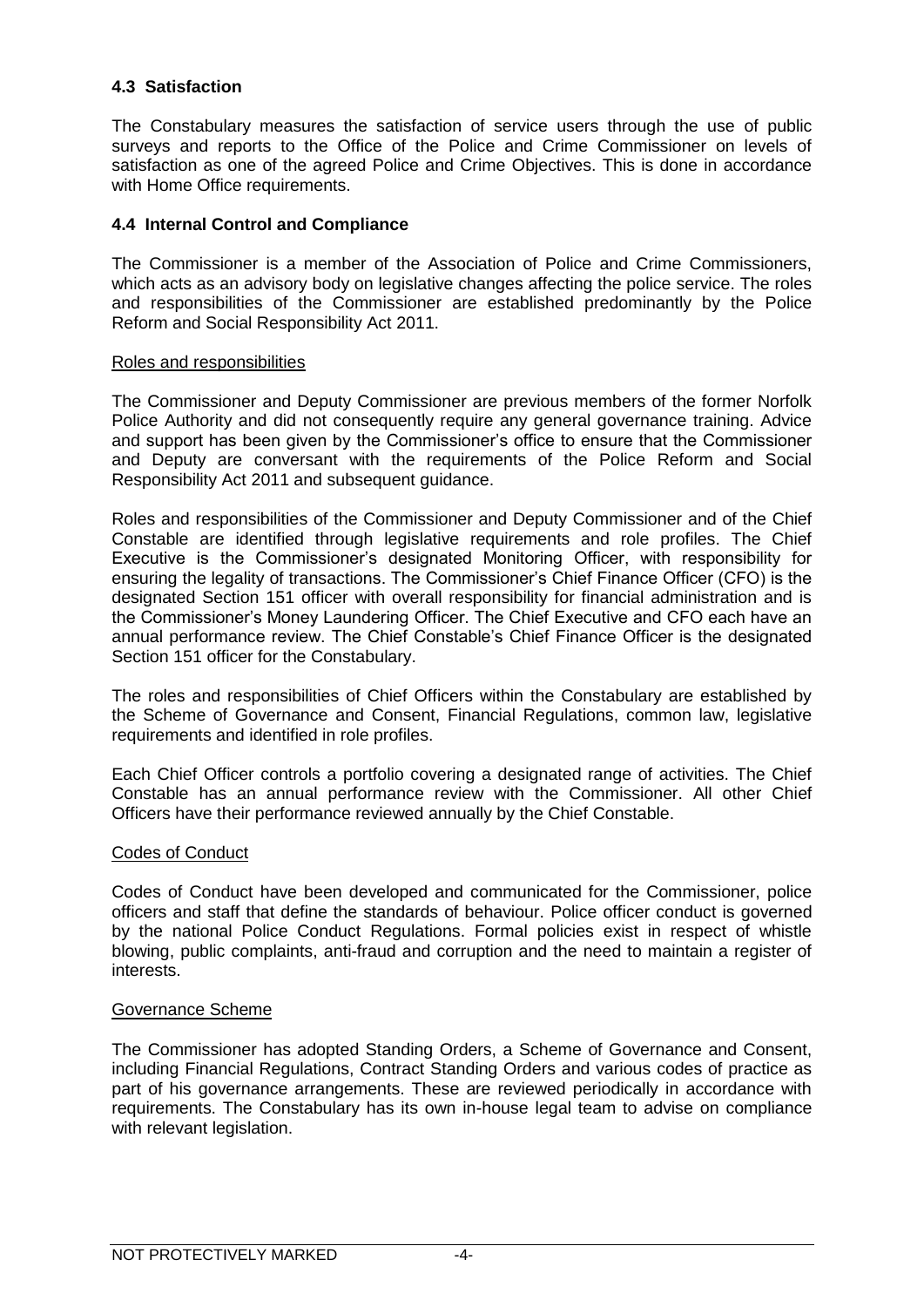### Risk Management

The Commissioner and Chief Constable have risk management policies and procedures in place to ensure that the risks facing the Commissioner and Chief Constable in achieving objectives are identified, evaluated and reported.

In addition, the Chief Constables of Norfolk and Suffolk have adopted a Risk Management Framework. This is employed in respect of all collaborative, Norfolk-only and Suffolk-only activities. This ensures that officers and staff from both forces can access and employ one set of transferable skills and processes. The Risk Management policy and processes are being further reviewed to ensure that they meet the latest best practice and are sufficiently user-friendly.

A robust approach is in place to ensure the continuing achievement of Corporate Objectives and Performance Priorities.

All legal requirements for insurance are met and insurance policies are reviewed as part of agreed regional consortium arrangements.

### **4.5 Accountability to the Community**

#### Communication and engagement

The Commissioner's website contains details of the meetings the Commissioner holds with the public, partners, Chief Constable, Audit Committee and Police and Crime Panel. Agendas, reports and minutes are available for public scrutiny where appropriate.

The Constabulary offers regular, direct updates via its social and digital channels including Twitter, Facebook, the force website, and indirectly via the local media. In addition, members of the public can sign up to the free Police Direct service to receive details of local crimes, initiatives and engagement opportunities via e-mail, voicemail or text.

The Constabulary Community Engagement Strategy sets out how the Constabulary will make arrangements for providing information and obtaining the views of people within each neighbourhood in accordance with Section 34 of the Police Reform and Social Responsibility Act 2011.

Representatives of the Commissioner attend meetings regularly to ensure that the arrangements the Constabulary has in place are effective. The Commissioner's Office (OPCC) also has its own Communications and Engagement Strategy setting out how it will obtain the views of the community and victims of crime regarding policing. This is being updated for 2014-2016.

The Commissioner held a countywide budget consultation asking Norfolk people whether they agreed to a 2% precept rise for 2014/15. More than 1,000 people responded. Political groups and key partners were also consulted. The Commissioner has changed the name of his regular public meetings holding the Chief Constable to account from the Bi-Lateral Meeting to the Police Accountability Panel to make their purpose clearer. These panels no longer take place at the Commissioner's offices only but are taken around Norfolk.

The Commissioner has established a Victims' Panel which will enable him to consult directly with victims on a wide range of subjects and issues. The OPCC manages a number of independent advisory panels including the Lesbian Gay Bisexual and Transgender (LGBT) Group, the Disability Forum and the Independent Advisory Group (IAG).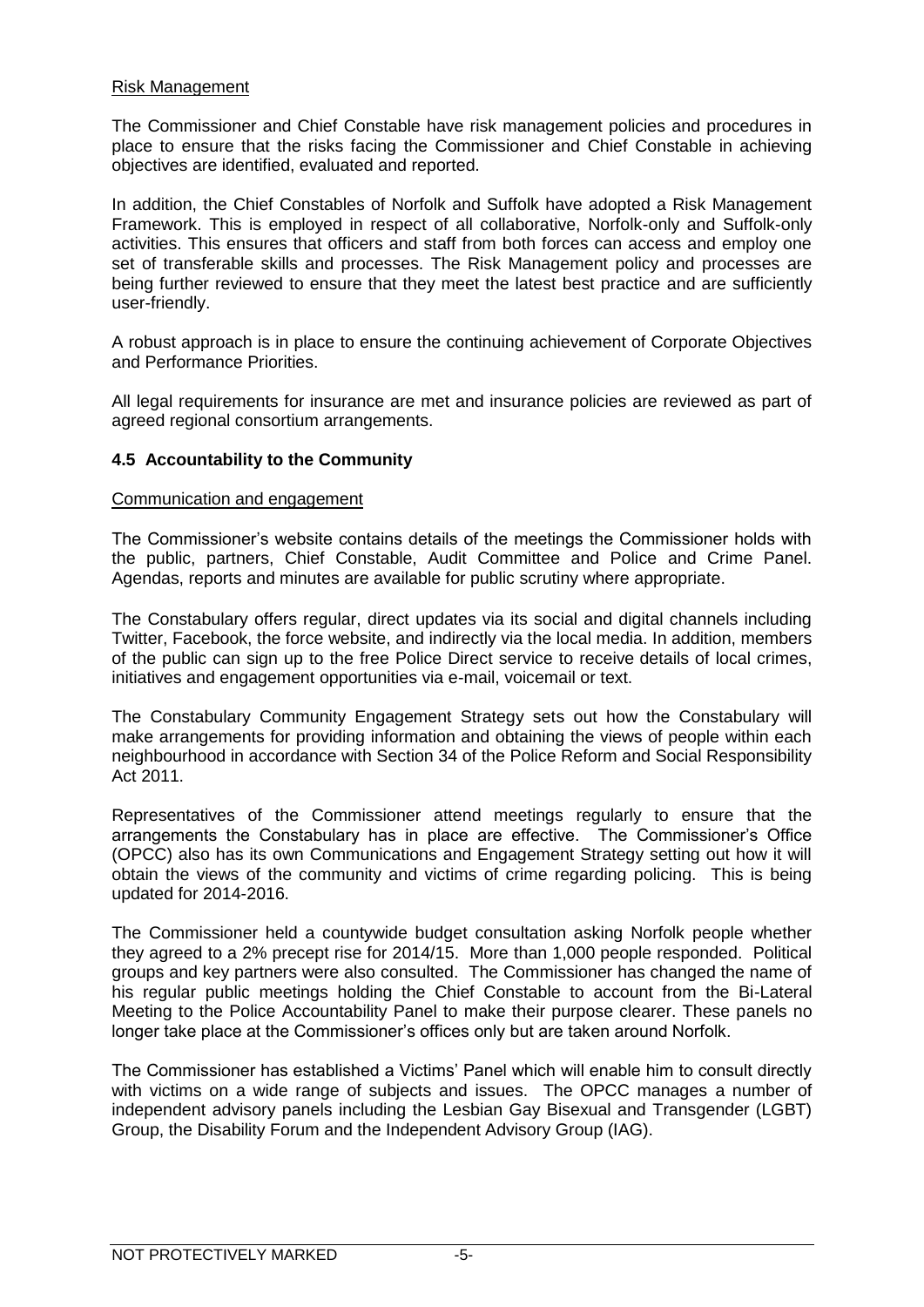## **Partnerships**

Norfolk Constabulary collaborates extensively with Suffolk Constabulary as it has done since 2008. This formal collaboration is across a range of services including operational policing and back office functions. The PCC is required to give approval to collaborative opportunities before they can commence. The PCCs of Norfolk and Suffolk meet regularly during the year along with the Chief Constables to consider issues impacting on the organisations and to discharge the governance responsibilities between Norfolk and Suffolk. In addition to this there are governance arrangements that cover operational managers and Chief Officers. The main driver has been to maintain the effectiveness of operational and organisational support but to drive out savings through economies of scale in order to protect front line resources wherever possible.

There are also services that are subject to ongoing regional collaboration. An example of this is the establishment of a six force collaboration for serious and organised crime which is being delivered through a formal agreement. Other regional opportunities are being explored and should opportunities arise will be subject to PCC approval before commencing.

The Commissioner and Constabulary work closely with partners in order to deliver countywide objectives around community safety issues. Each of these partnerships is subject to its own governance arrangements.

# **5. REVIEW OF EFFECTIVENESS**

The Commissioner and Chief Constable have responsibility for conducting an annual review of the effectiveness of the governance framework, including:

- The system of internal audit
- The system of internal control

This review has been informed by the work of the Constabulary, internal auditors, and also officers of the Commissioner who have the responsibility for the development and maintenance of the governance environment. In addition, comments made by the external auditors and other review agencies and inspectorates have informed this review.

The roles and processes that have been applied in maintaining and reviewing the effectiveness of internal control include the following:

### Corporate Governance Assurance Group

This group has been established to review the corporate governance framework and systems of internal control and to prepare the Annual Governance Statement for consideration. The group comprises the Chief Executive of the Commissioner, the Commissioner's and Chief Constable's Chief Financial Officer, the Chief Constable's Assistant Chief Officer (Resources), and the Head of Joint Finance. These officers have involvement in the oversight of the governance framework and its processes and therefore the review of its effectiveness. During 2013/14 the Group assessed assurance against each of the major activities undertaken within the Office of the Commissioner and the Constabulary and compliance with the Codes of Corporate Governance. As part of this the Group has taken account of the information described in more detail in this section.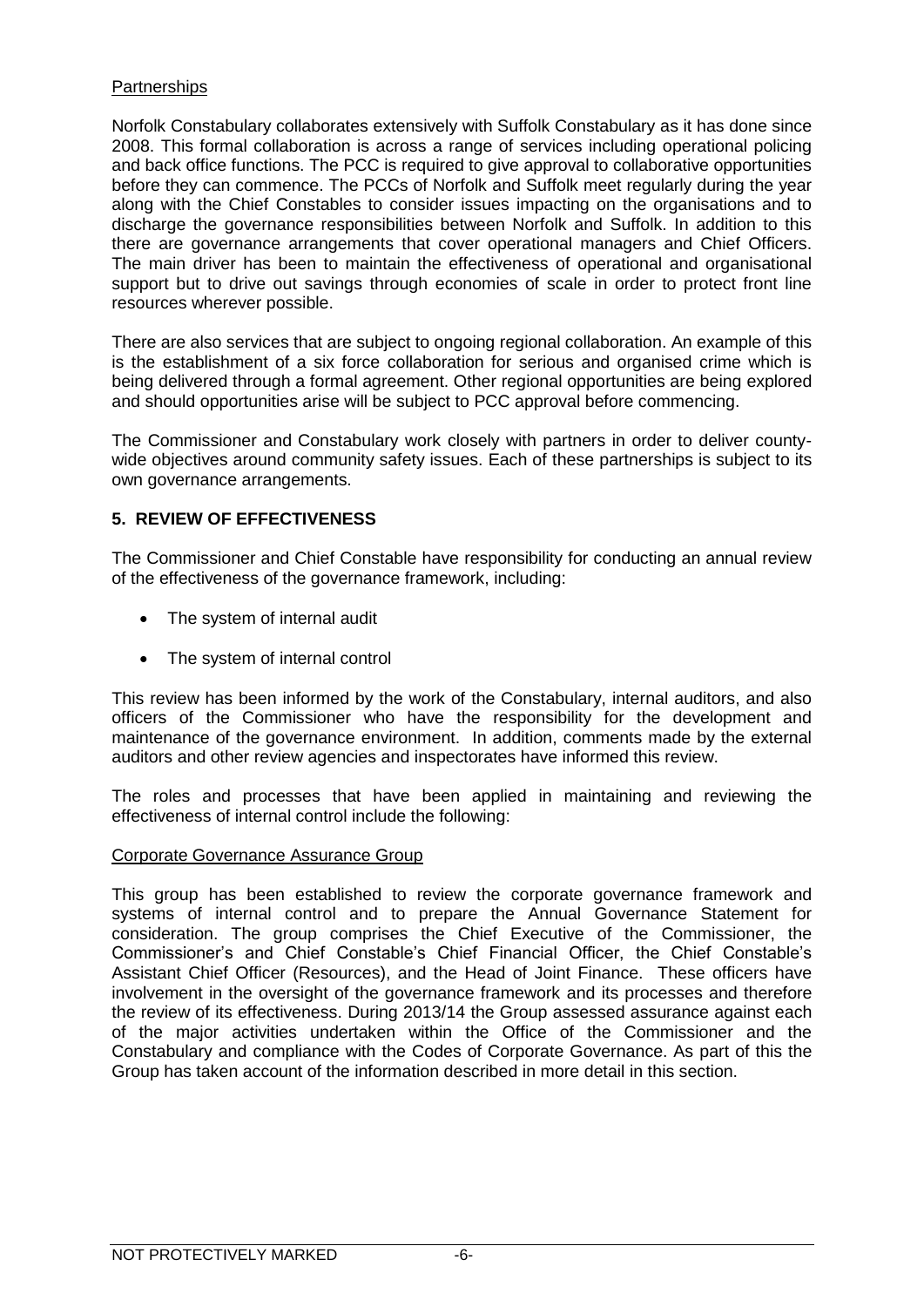### Internal Audit

Internal audit (delivered under contract by PricewaterhouseCoopers) provides independent and objective assurances across the whole range of the Commissioner's and Constabulary's activities and regularly presents findings to the joint Audit Committee of the Commissioner and Chief Constable. They take a managed audit approach in conjunction with external audit to ensure that all necessary areas of compliance are covered. The programme is prepared and agreed with the Commissioner and Chief Constable following a risk- based assessment. The managed audit approach has been developed successfully over past years, in agreement with external audit to bring further efficiency to audits.

The external auditor (Ernst and Young LLP, appointed by the Audit Commission in 2012) is able to place reliance on the work of internal audit and has assessed that they provide an effective system overall. Internal audit is required to give an overall opinion on the adequacy and effectiveness of the framework of the internal control and risk management environment. For 2013-14 each audit finding has been given a points scoring for Control Design and Operating Effectiveness which provides an overall report classification of 'Low', 'Medium', 'High' or 'Critical' Risk. The overall opinion from the Head of Internal Audit was:

"We have completed the programme of internal audit work for the year ended 31 March 2014. Our work identified low, medium, high and critical rated findings. Based on the work we have completed, we believe that there is considerable risk that the system of control will fail to meet management's objectives on some of the areas subject to audit review within the year. Significant improvements are required in those areas to enhance the adequacy and / or effectiveness of governance, risk management and internal control."

The Audit Committee, Commissioner and Chief Constable have reviewed the audit findings and accept that in some specific audits there are issues to address, but that the overall governance for the two corporations sole is good, as indicated through the rest of this document. Section 6 gives more details of the high and critical risk recommendations and actions taken.

### External Audit and Other External Review Bodies

External audit provide a further source of assurance by reviewing the annual accounts and value for money assessment and reporting upon internal control processes and any other matters relevant to their statutory functions and codes of practice. The last external audit annual audit letter, issued in October 2013, identified some deficiencies in budgetary control arrangements. These have been addressed by ensuring that there is effective challenging of budget holder projections by the management accountants.

The Constabulary is subject to review by Her Majesty's Inspector of Constabulary (HMIC) and a number of inspections were carried out over the period. Most of these were national thematic inspections, the most significant being the Responding to Austerity (Valuing the Police 4) Review, which sought to establish whether the Commissioner and Constabulary were prepared to meet the significant financial challenges ahead. The published report included the following summary "Norfolk Constabulary's response to the financial challenge of the spending review is outstanding. The constabulary is determined to continue to provide a high quality policing service to the public. It is planning for the long-term, taking the necessary steps today, so it is ready to meet future funding challenges in this ongoing era of austerity." See also further comments in Section 6.

## Police and Crime Panel

The Police and Crime Panel provides checks and balances in relation to the performance of the Commissioner and scrutinises the Commissioner's exercise of his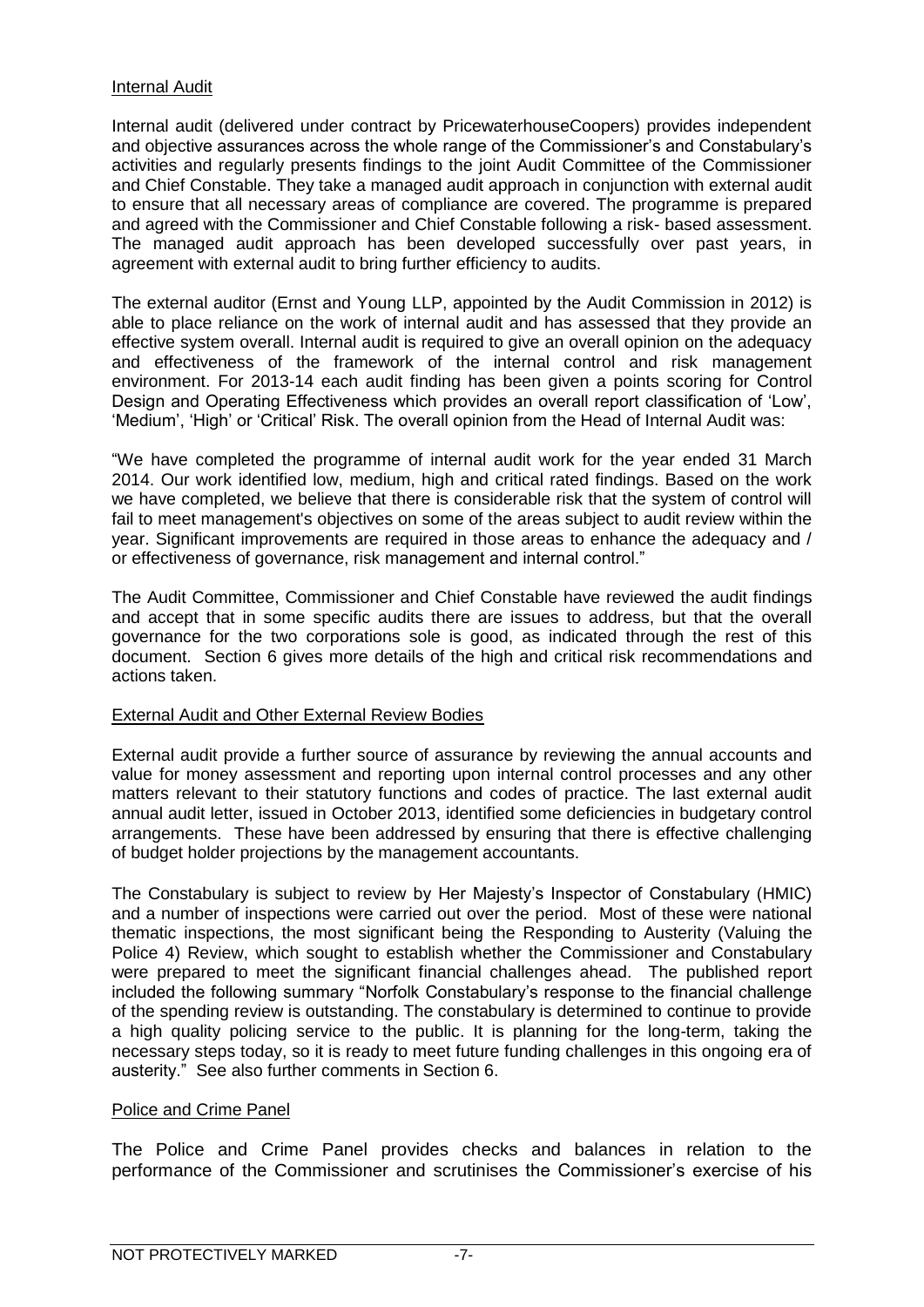statutory functions. The Panel is independent of the Commissioner and consists of 3 county councillors, 7 district councillors and 2 independent co-opted members.

The Panel has two powers of veto in relation to the Commissioner's proposed precept and the appointment of the Chief Constable.

Since being elected, the Commissioner has engaged fully with the Panel in all relevant matters.

### Audit Committee

The Audit Committee for the Commissioner and Chief Constable was formed in January 2013 and consists of 3 members. Under its terms of reference, the Committee provides proactive and effective advice on audit and governance issues and champions both audit and the embedding of risk management. Specifically, it receives and scrutinises the reviews on the system of internal audit and the system of internal control, and agrees and monitors any action plans resulting from those reviews.

In addition to this the Committee also examines and considers the draft Annual Governance Statement, and reviews the draft accounts of the Commissioner and Chief Constable to make recommendations in this respect. Also, they examine the annual draft Treasury Management Strategy, monitor its application during the year and make any recommendations as appropriate.

Recently the membership of the committee has been increased by 2 members to 5 in total. The committee will be reviewing its terms of reference, roles and responsibilities and assessing its performance over the next few months.

#### Collaborative Governance

Proposals for collaboration go through a detailed process, designed to ensure that all options are considered and that all parties can sign up to formal agreements in the knowledge that future policy, performance and resource levels are recognised at the offset. Dedicated resources are in place to support those units subject to Norfolk / Suffolk collaboration, including the formulation of detailed business cases. The business cases are subject to review by senior officers and the Joint Chief Officer Teams of the two constabularies. Proposals are further discussed before final sign off by the two Commissioners. This is underpinned by formal agreements covering the legal aspects of collaboration. A similar process applies to regional proposals.

A Programme Management Office has been established to oversee all collaborative activities on a day-to-day basis, monitor progress against the agreed programme and report upwards into a Joint Norfolk and Suffolk Programme Co-ordination Board and onwards to the Joint Chief Officer Team and the Commissioners.

For 2013-14 Norfolk and Suffolk Commissioners had their own set of Financial Regulations and Contract Standing Orders although these documents were very closely aligned. Fully Joint Financial Regulations and Contract Standing Orders have been signed off by both Commissioners that apply for 2014-15.

The Corporate Governance Assurance Group has concluded that the arrangements continue to be regarded as fit for purpose in accordance with the governance framework. Some areas to be specifically addressed with new actions planned are outlined below.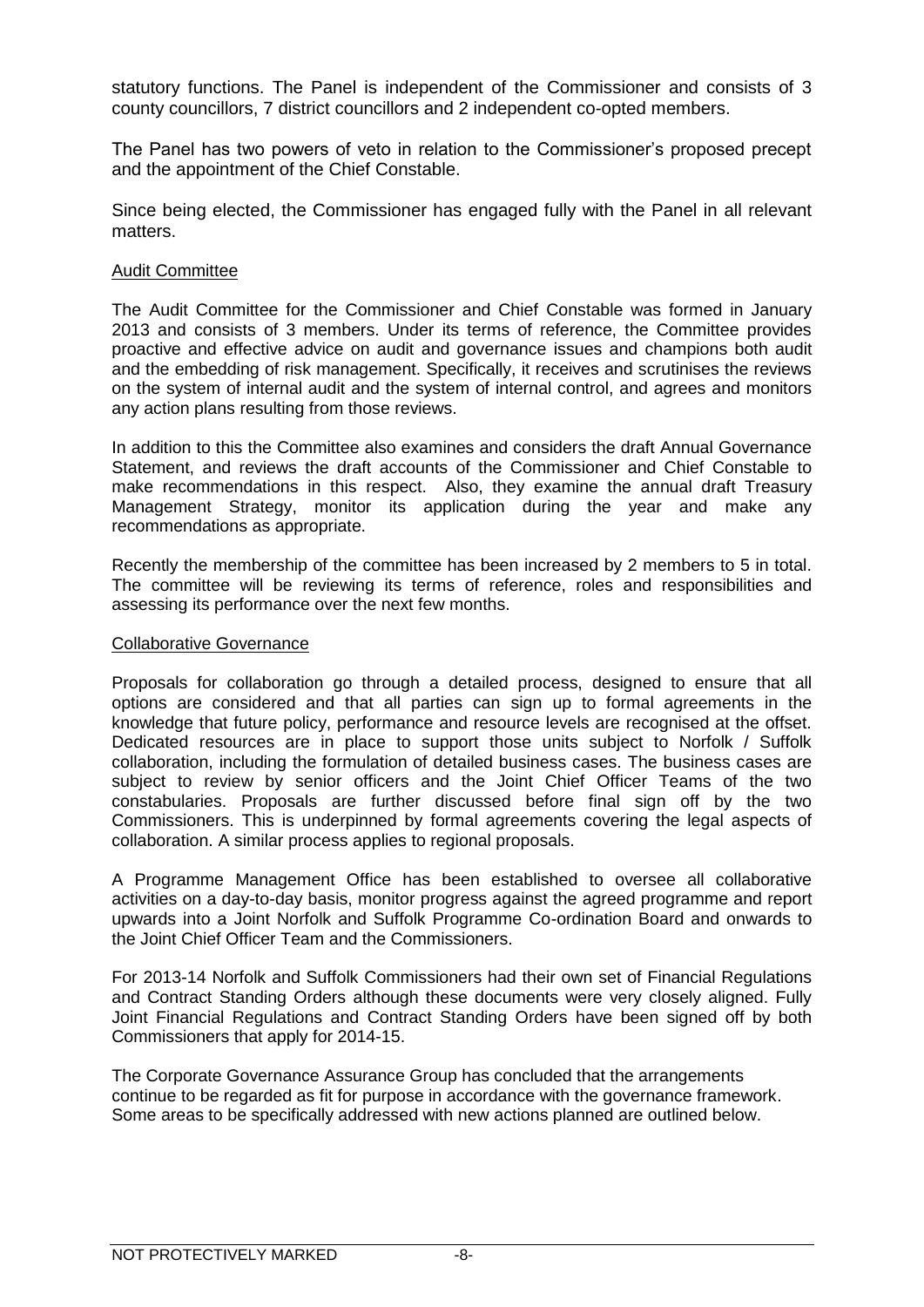### **6. SIGNIFICANT GOVERNANCE ISSUES**

Significant governance issues identified in the 2013 Annual Governance Statement have been addressed as described in that Statement. These covered covert operations, "Stage 2 Transfer", and budgetary control.

Arising from the decision by the Suffolk Police and Crime Commissioner and Suffolk Chief Constable no longer to agree to the sharing of a single Chief Officer to act in a dual capacity as Chief Financial Officer for both the Suffolk Chief Constable and the Norfolk Chief Constable, with effect from 1<sup>st</sup> April 2014 the Norfolk Commissioner's Chief Financial Officer (CFO) has acted as such in a dual capacity for both the Norfolk Commissioner and the Norfolk Chief Constable. The CIPFA Code says that a joint CFO is not 'envisaged' in view of the separate corporations sole, so in that respect it is acknowledged that this is not best practice. There are two contracts in place for the two roles and the CFO works very closely with the ACO (Resources) as regards the discharge of his functions for the Chief Constable. Options for a permanent solution are being considered

Of the 12 internal audit reviews carried out during the year one was rated as overall critical risk (physical access) and two as overall high risk (use of consultants and fire regulations and safety). All other internal audit reviews undertaken in 2013/14 were rated overall low (including nine out of ten processes reviewed in the Key Financial Controls audit) or medium risk.

Physical Access – issues raised by the auditor were discussed by the Audit Committee and have been addressed.

Use of Consultants – consultants are not always recruited in accordance with the proper procurement process and expenditure is not being always coded to 'consultants'. Action taken: A definition of 'consultant' is being developed and improvements have been made to procurement procedures as regards consultancy spend.

Fire Regulations and Safety – arrangements for Fire Risk Assessments (FRA) (completion/action/monitoring) were not satisfactory. Action taken: Fire Management documentation redrafted to include FRA responsibilities and mandatory training for 'responsible persons' will be provided. Overall Health and Safety reporting will be sharpened up, including a set agenda item at Joint Chief Officers Management Team meetings.

The financial outlook remains extremely challenging. Austerity is expected to continue to the beginning of the next decade. The budget 'gap' (how much we need to spend compared to our total income) depends on, demand for policing services, pay/price inflation, how much the government will be reducing our grant and any scope the Commissioner has for increasing the policing part of the council tax. The Medium Term Financial Planning process is well understood and effectively used in Norfolk. The Plan includes use of Reserves over the next 4 years to ensure the budget is reduced in a planned way (a glide path). The Commissioner and Chief Constable wish to protect the 'front line' for as long as possible and further and wider collaboration will be necessary. It is recognised that core governance and internal control routines will need to be safeguarded during this period.

Following the arrival of a new Chief Finance Officer (OPCC) in January 2014 the financial processes in the OPCC are being overhauled and improved. New arrangements for commissioning, including grant approval and payment are being developed; this has been particularly necessary because of additional grant funding streams coming on line from the Ministry of Justice for Victim Services. The OPCC for Norfolk is recognised by the Home Office as having an exemplary websites setting out information in accordance with both 'transparency' and Freedom of Information requirements.